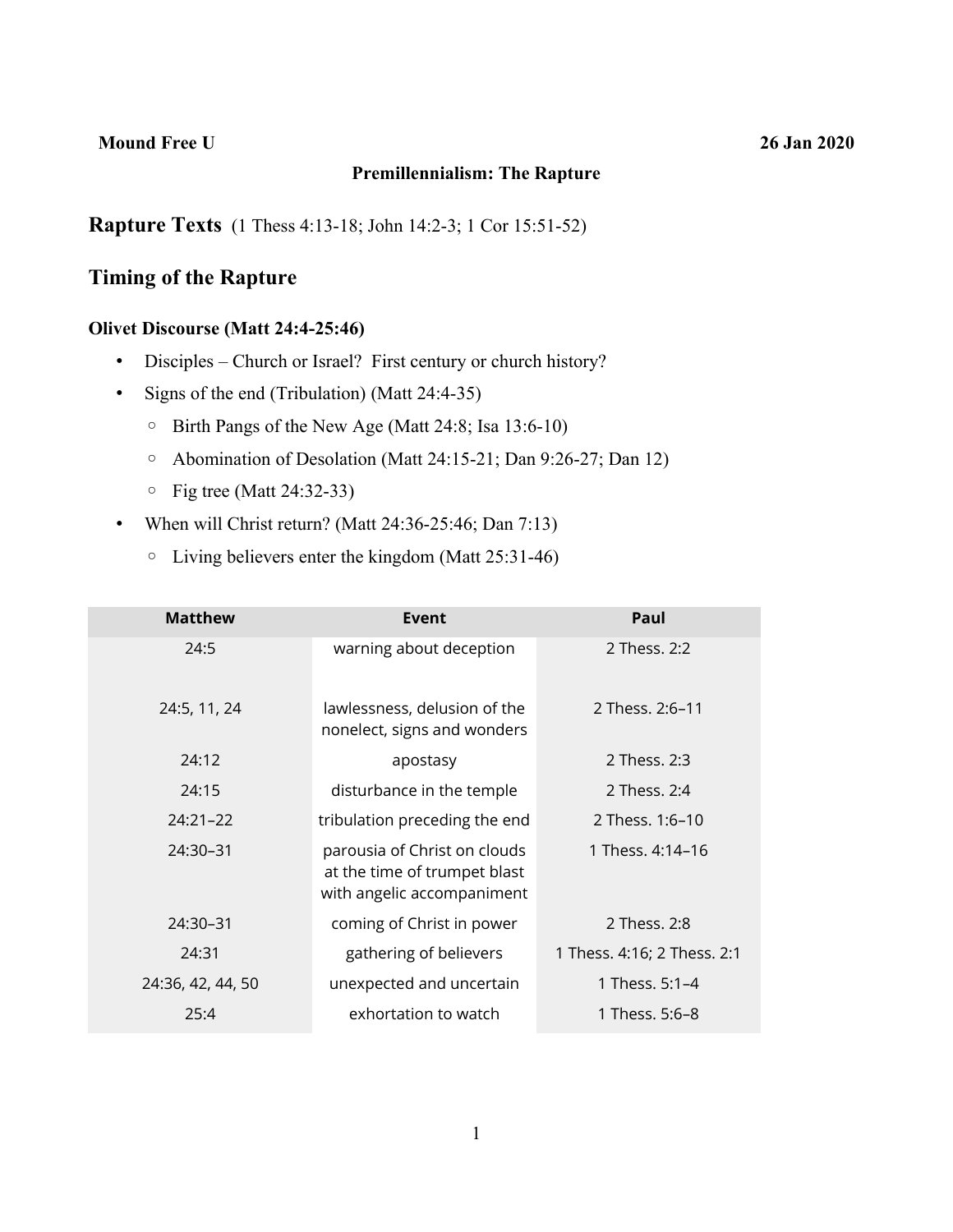### **1 Thess 4:13-5:11**

### **Rescue vs. Delegation**

- Dead saints rescued from death
- Living saints rescued from the wrath to come (see also 1 Thess 1:10)
- Meeting the Bridegroom (Matt 25:6)

#### **2 Thess 2: 1-12**

• End will not come until after Abomination of Desolation

#### **1 Thess 5: 1-11**

- Unexpected Arrival (1 Thess 5:2)
- Birth Pangs (1 Thess 5:3)

#### **Rev 6**

- Seals parallel Olivet Discourse
- hour of trial (Rev 3:10-11)
	- Answer to Jesus' prayer (John 17:15)
- Sixth Seal Pouring out of God's wrath

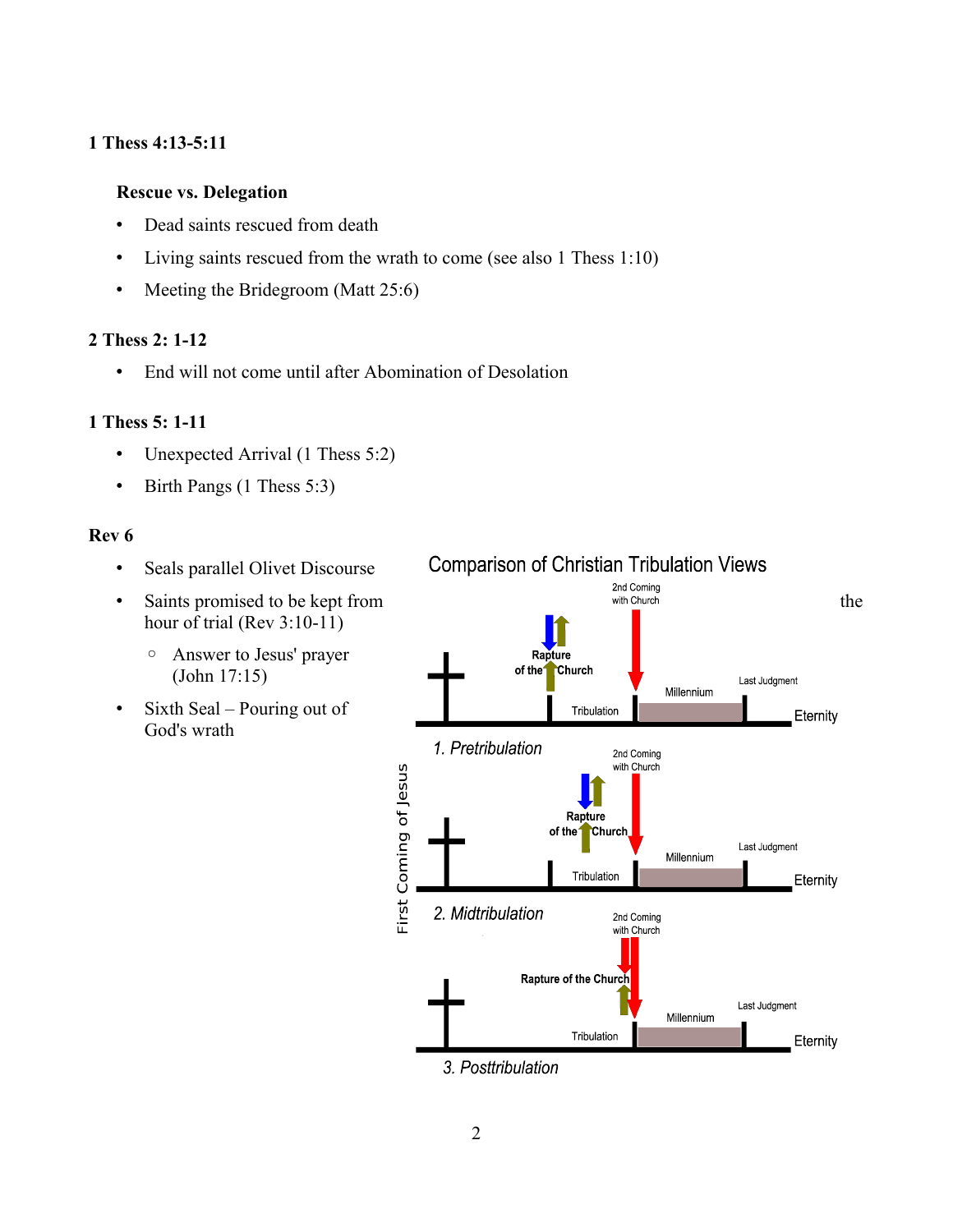|                    | Pretribulational                                                                                                                                                                                                                                                                                                                                                                                                                                                                                                                                                                                                                                                                                                                                            | Prewrath                                                                                                                                                                                                                                                                                                                                                                                                                                                            | Postribulation                                                                                                                                                                                                                                                                                                                                                                                                                                                                                                          |
|--------------------|-------------------------------------------------------------------------------------------------------------------------------------------------------------------------------------------------------------------------------------------------------------------------------------------------------------------------------------------------------------------------------------------------------------------------------------------------------------------------------------------------------------------------------------------------------------------------------------------------------------------------------------------------------------------------------------------------------------------------------------------------------------|---------------------------------------------------------------------------------------------------------------------------------------------------------------------------------------------------------------------------------------------------------------------------------------------------------------------------------------------------------------------------------------------------------------------------------------------------------------------|-------------------------------------------------------------------------------------------------------------------------------------------------------------------------------------------------------------------------------------------------------------------------------------------------------------------------------------------------------------------------------------------------------------------------------------------------------------------------------------------------------------------------|
| Daniel 9:25-27     | The seventieth week is<br>the future, seven-year<br>of a period called in<br>Daniel "the time of the<br>end," "the time of wrath,"<br>and is marked by the rise<br>of an imperial persecutor<br>(Antichrist) who makes a<br>covenant with Israel, and<br>by wars, a desolating<br>sacrilege in the temple<br>after three and a half<br>years, intense<br>persecution, and the<br>destruction of the<br>persecutor.                                                                                                                                                                                                                                                                                                                                          | The seventieth week is<br>the final seven years of<br>tribulation. It is antitypical history before the coming<br>of Christ. The "wrath" of<br>this period is that of the<br>final imperial persecutor<br>(Antichrist) and focuses<br>on the intense<br>persecution of the last<br>three and a half years of<br>the week, the period<br>following the<br>abomination of<br>desolation. This period<br>was typified by the<br>Antiochene persecution<br>of the Jews. | The seventieth week,<br>including the tribulation,<br>is probably about the<br>interadvent age, though<br>there will also probably<br>be a final Antichrist and<br>tribulation. The time of<br>tribulation in Daniel is the<br>second half of the week.                                                                                                                                                                                                                                                                 |
| Matthew 24:4-25:46 | The Olivet Discourse<br>divides into 24:4-35 and<br>24:36-25:46. The first<br>part answers the "sign"<br>question, the second part catastrophes of the<br>the "when" question.<br>Verses 4-31 integrate<br>Daniel's seventieth week<br>structure with features of events. 24:15-31 is<br>the day of the Lord as the explicitly contrasted with<br>pattern of the parousia.<br>24:32-35 offers a<br>teaching point concluding eschatological event of<br>the first part of the<br>discourse. Jesus applies<br>the typed pattern to the<br>soon destruction of<br>Jerusalem, but cautions<br>that it may not be the<br>parousia. The sign that<br>distinguishes the pattern<br>as the parousia is the<br>glorious appearing of the watching for and living in | The Olivet Discourse<br>divides into 24:4-14, 15-<br>35; and 24:36-25:46.<br>24:4-14 is about normal<br>church age, beginning<br>with the destruction of<br>Jerusalem and allied<br>24:4-14, beginning with<br>the significant<br>the abomination of<br>desolation (perhaps<br>typified by the<br>destruction of the temple<br>by the Romans) and<br>concluding with the<br>parousia (day of the Lord)<br>complex in 24:29-31.<br>24:36-25:46 is about              | The Olivet Discourse up<br>to 24:28 is about the<br>church age, beginning<br>with the destruction of<br>Jerusalem. 24:29-35 is<br>about the parousia at the<br>end of the age. 24:36-<br>25:46 consists of<br>exhortations based on<br>the parousia of 24:30-31.<br>The "gathering" there is<br>not just of the church but<br>is the regathering of<br>Israel as well (to be<br>resurrected and raptured<br>with the church). The<br>disciples represent all<br>Christians. Matt. 24:40-41<br>may refer to the rapture. |

3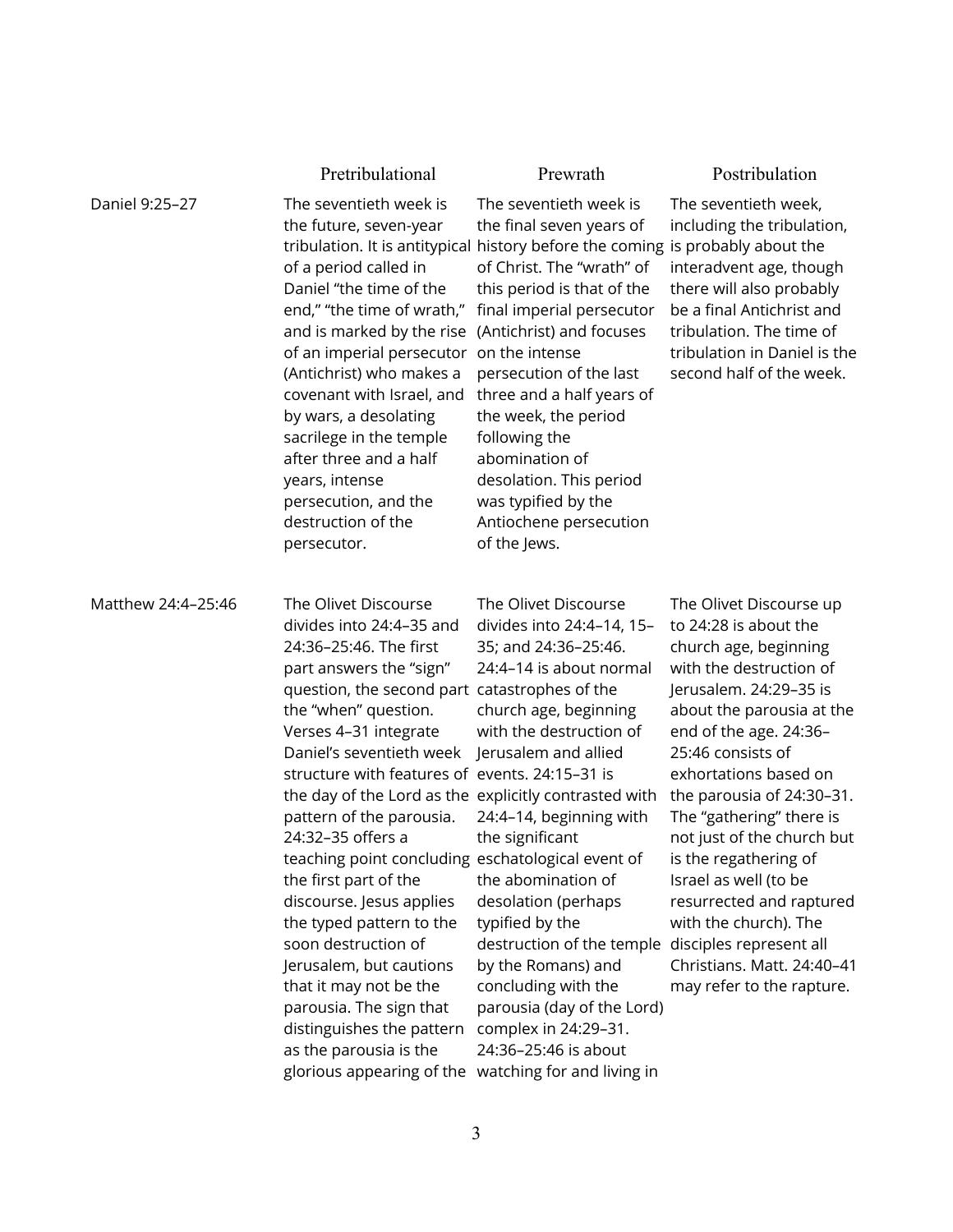|                                                               | Son of Man at its<br>conclusion. Parousia in<br>24:27 has a narrow<br>reference to Jesus'<br>glorious appearing at the<br>end of the day of the<br>Lord. In 24:36 it refers<br>more broadly to the<br>whole day of his coming.<br>24:31 is the regathering<br>of Israel. The disciples<br>represent all believers<br>(the church), pre- and<br>post-rapture. | light of the parousia of<br>24:30-31. "Cutting short"<br>the tribulation (24:22)<br>may indicate the 24:29-<br>31. 24:36-25:46 is about<br>watching for and living in<br>light of the parousia of<br>24:30-31. "Cutting short"<br>the tribulation (24:22)<br>may indicate the church's<br>rescue from the midst of<br>the tribulation by rapture.<br>Disciples represent all<br>Christians, including the<br>first and final<br>generations. |                                                                                                                                                                                                           |
|---------------------------------------------------------------|--------------------------------------------------------------------------------------------------------------------------------------------------------------------------------------------------------------------------------------------------------------------------------------------------------------------------------------------------------------|----------------------------------------------------------------------------------------------------------------------------------------------------------------------------------------------------------------------------------------------------------------------------------------------------------------------------------------------------------------------------------------------------------------------------------------------|-----------------------------------------------------------------------------------------------------------------------------------------------------------------------------------------------------------|
| John 14:1-4                                                   | Jesus will come again and<br>rapture his saints to be<br>with him. The parallels<br>with 1 Thess. 4:17 favor<br>pretribulationism.                                                                                                                                                                                                                           |                                                                                                                                                                                                                                                                                                                                                                                                                                              | Jesus raptures his saints<br>at his parousia; no<br>indication of timing.                                                                                                                                 |
| Corinthians 15:20-28, "Last" trumpet means<br>1.<br>$50 - 58$ | merely the eschatological<br>trumpet of the day of the<br>Lord. Both the rapture<br>descent (1 Thess. 4:16)<br>and the regal descent<br>(Matt. 24:31) are signaled<br>by a trumpet but are<br>distinct. 1 Cor. 15<br>parallels 1 Thess. 4:16<br>with resurrection, so is<br>pretribulational. No<br>allusion to Dan. 12:1 or<br>Matt. 24:30-31.              | "Last" trumpet means<br>merely the eschatological<br>trumpet of the day of the<br>Lord. The relationship of<br>the rapture to the<br>resurrection of OT saints<br>is not clear here. Isa. 25:8<br>seems concurrent with<br>the "second" resurrection posttribulational.<br>of Rev. 20:11-15. Paul<br>probably doesn't<br>distinguish the two<br>resurrections.                                                                               | "Last trumpet" (Isa.<br>27:12-13) and quote from<br>Isa. 25:8 probably<br>indicate resurrection of<br>OT saints is concurrent<br>with the rapture.<br>Allusions to Dan. 12:1 and<br>Matt. 24:31 make this |
| 1 Thessalonians 1:10                                          | Rapture rescues the<br>church from God's<br>parousia wrath<br>mentioned in 1 Thess. 5.                                                                                                                                                                                                                                                                       | Rapture rescues the<br>church from God's<br>parousia wrath<br>mentioned in 1 Thess. 5.                                                                                                                                                                                                                                                                                                                                                       | Jesus rescues the church<br>from God's final<br>judgment; says nothing<br>about the rapture.                                                                                                              |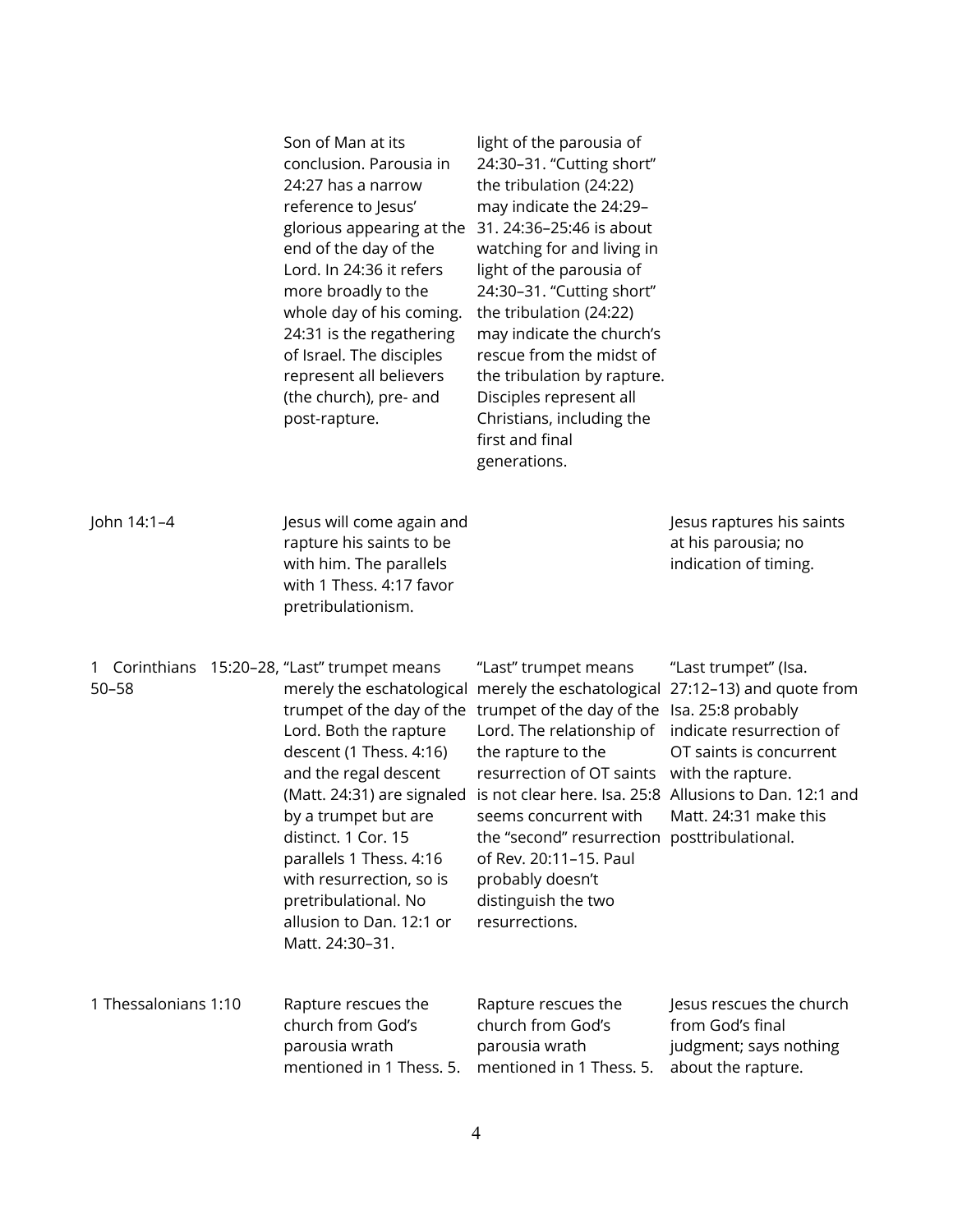1 Thessalonians 4:13–18 The Thessalonians were concerned about those who die before the parousia. Paul assures them that when the Lord comes, their dead will be raised and raptured together with living believers. Though the idea of a meeting is inherent, the language focuses more on a rescue. The timing of the tradition. The rapture must be determined from the relationship of 1 Thess. 4:13–18 to 5:1–11. Differences in textual features preclude a clear parallel with Matt. 24:31. Relies on the Olivet Discourse tradition and places the rapture at Matt. 24:31. A "delegation the parousia, not whether meeting" may be implied, but it says nothing about timing. The word of the Lord may be a post-Easter prophetic utterance teaching the rapture in conjunction with the Olivet Discourse Thessalonians had been led to believe, perhaps by the OT, that the dead would be resurrected after the earthly reign of Christ. Paul clarifies that they would be raised at

Thessalonians worried their dead would not be taken to be with Jesus at believers would undergo tribulation. Paul assures them that their dead would participate in the benefits of the parousia. Parallels with Olivet Discourse and Dan. 12:1– 2 make this Posttribulational. A "delegation meeting" is probably implied and suggests a return to earth, not to heaven.

#### 1 Thessalonians 5:1–11 With respect to the timing Continues to rely on

of the rapture, Paul alludes to Jesus' teaching underlying 4:13–18. Paul in the second part of the Olivet Discourse (Matt. 24:36–25:46), which speaks to the coming of outlined in the first part (24:4–35). That event Lord structured with the pattern of Daniel's 5:1–11 speaks of believers in relation to the day of the Lord as understood in the Olivet Discourse. The day of the refusal to recognize Lord will come suddenly during a time of calm,

the entire event complex notes that it will overtake complex is the day of the wrath. Unbelievers will be believers and unbelievers seventieth week. 1 Thess. believers in the day of the and benignly, the other is discussing the timing of Thess. 4 gives comfort rapture/parousia. He refers to the parousia as the day of the Lord and believers with salvation and unbelievers with believers. The salvation of Lord; the one expectedly Lord will be the rapture. "Peace and safety" alludes destructively. Believers to Jer. 6:14 and refers to unbelievers' inability or impending doom. Paul moves from salvation

the parousia.

Olivet Discourse tradition Olivet Discourse tradition caught unawares, but not experience the day of the Continues to rely on underlying 4:13–18. 1 about dead believers; 1 Thess. 5 exhorts living believers. The day of the Lord is the parousia (and is probably preceded by the tribulation). Both unexpectedly and are to guard themselves against the day by living holy lives. The switching between pronouns in 5:9–10 indicates the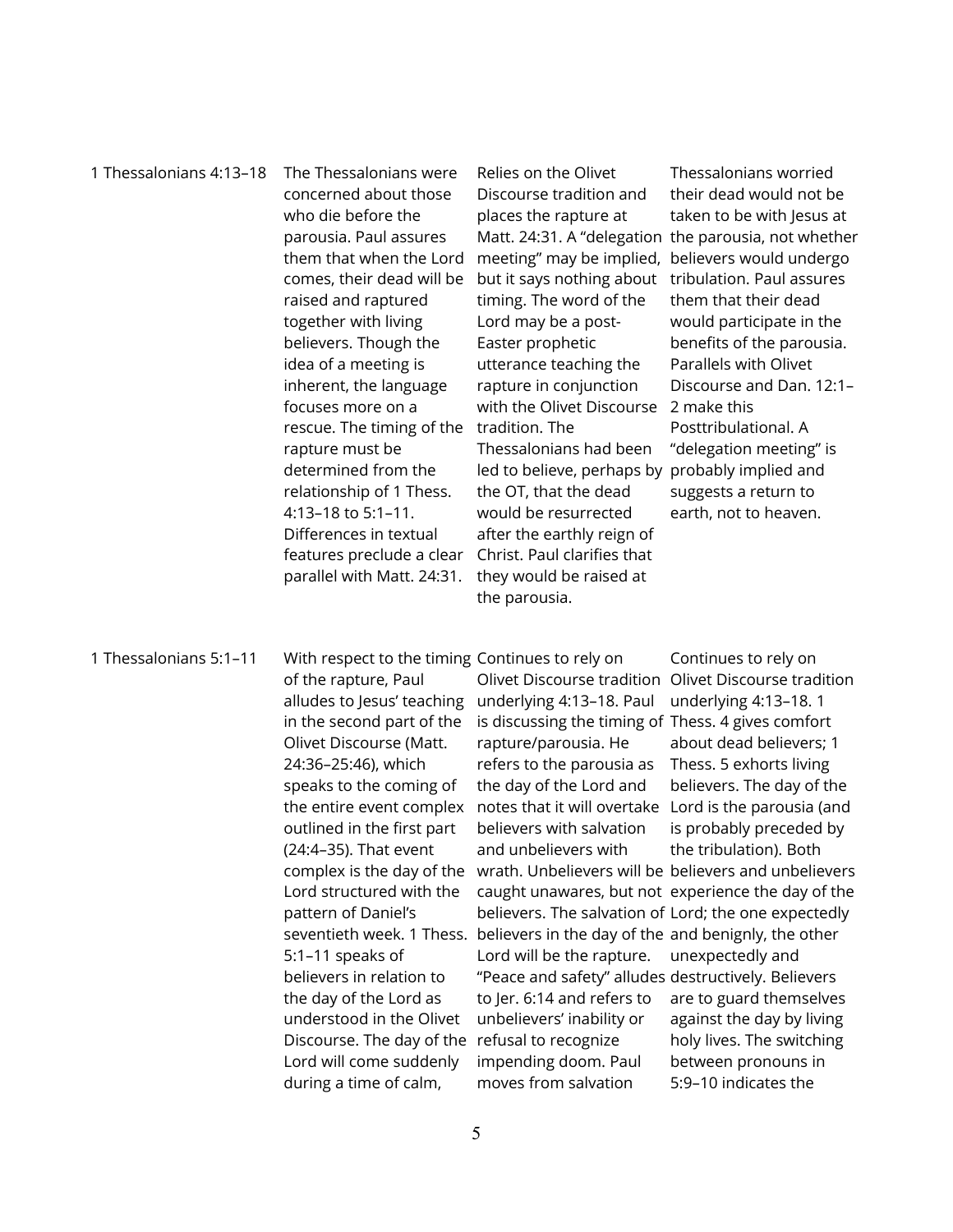bringing destruction on unbelievers and rescue from destruction for believers (v. 9). A comparison of 5:9–11 with 4:14–17 shows the rescue to be the rapture. Since the rapture occurs at the onset of the day of the Lord, and the day of the Lord refers to the entire tribulation, the rapture is pretribulational. 1 Thess. 5:1–5 and exhortations to watch link to Matt. 24:36– 25:13. Destruction of unbelievers points to the tribulation, and allusion to Jer. 6:14 makes this an extended event. Paul exhorts believers to live in light of their salvation, not to avoid wrath. 5:10.

from parousia wrath in 5:1–9 to salvation more globally considered in

salvation from wrath experienced by living believers is from God's final judgment, not parousia wrath. "Peace and safety" refers to Jer. 6:14 and indicates finding false security in the face of imminent judgment.

2 Thessalonians 1:5–10 All believers past, present, and future receive "rest" and vindication when Jesus brings final judgment upon their persecutors. This text gives no indication of the timing of persecutors. the rapture. Paul conflates the extended parousia of rapture and wrath into a single event. Believers are raptured when Jesus comes to pour out his judgment on their Rapture and wrath constitute a single, posttribulational event.

2 Thessalonians 2:1–15 Paul argues against rumors that the day of the Lord had arrived (without the rapture). The occur. The Thessalonians ellipsis in 2:3–4 should be have been misled to "the day of the Lord would not be here, would the Lord had begun and not have come, unless" Paul argues against undue enthusiasm that the rapture is soon to believe that the day of are thus expecting the Paul argues against undue enthusiasm that the rapture is soon to occur. The Thessalonians had been led to believe that their suffering indicated the complex of events culminating in the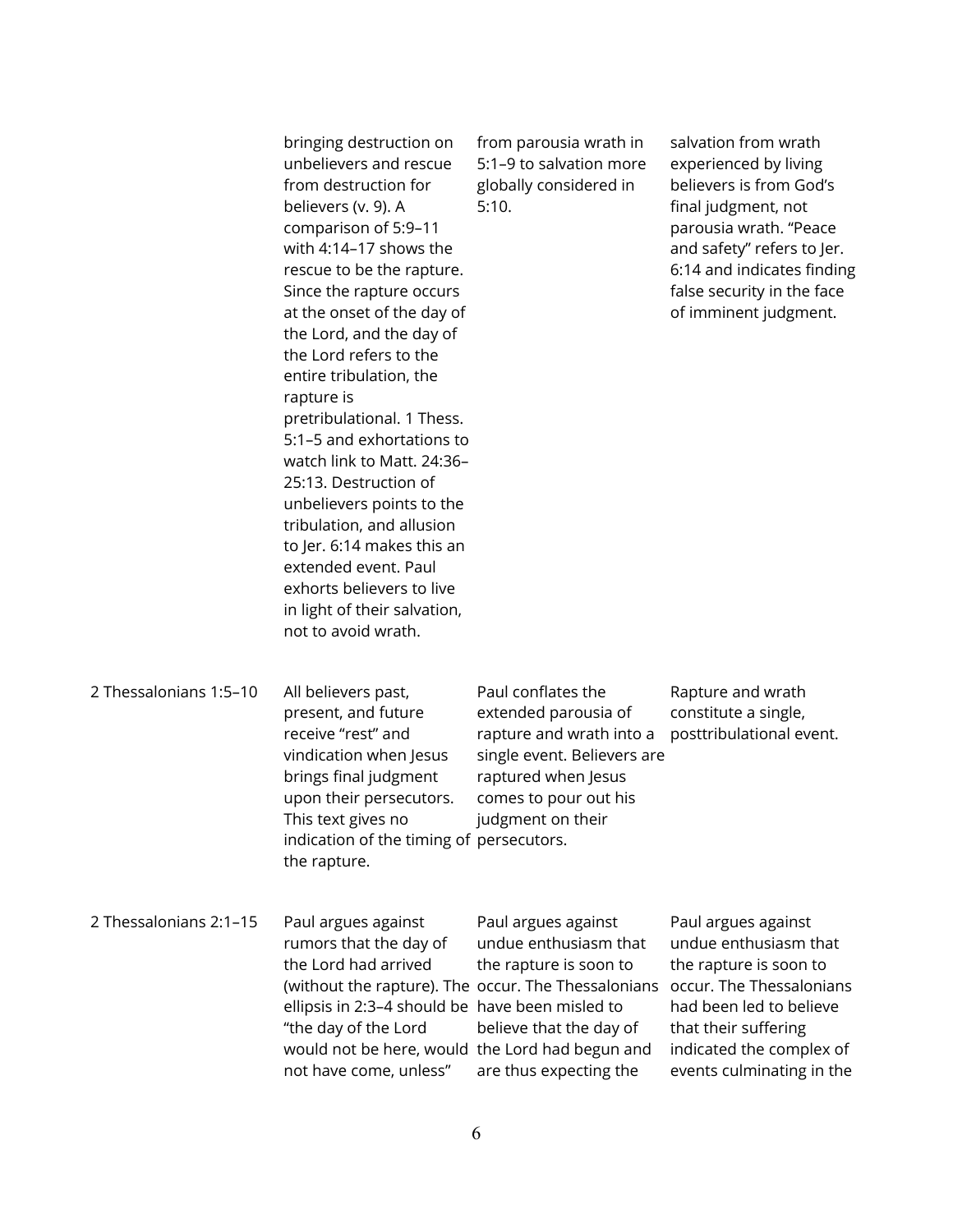|                    | the "apostasy" and the<br>"revelation" of the Man of<br>Lawlessness (his<br>appearance as an<br>imperial figure) had<br>occurred "first" (as<br>beginning features of the<br>day of the Lord). The<br>session in the temple of<br>the Man of Lawlessness is should be "the day of the<br>the culmination of his<br>blasphemous claims.<br>2:13-17 deals with the<br>rapture and refers<br>17; 5:9. "Appearance of<br>his coming" specifies a<br>particular event (the<br>glorious appearing) at the Thessalonians that he<br>end of the complex<br>parousia. | rapture as an initial day<br>of the Lord event. Paul<br>disabuses them of the<br>notion by noting that the<br>Day cannot come until<br>after the apostasy and<br>the Antichrist's revelation the Antichrist's<br>(which is the abomination blasphemy. The ellipsis<br>of desolation). The ellipsis should be "the day of the<br>Lord will not come." Paul<br>establishes a sequence:<br>"first" comes the apostasy and the revelation of the<br>and the revelation of the<br>explicitly to 1 Thess. 4:13- Man of Lawlessness; then day of the Lord begins<br>the day of the Lord<br>begins sometime later. In<br>2:13-17, Paul reminds the<br>had in fact taught them in<br>his earlier letter that the<br>day would begin with the<br>rapture. | parousia (the day of the<br>Lord) had begun. Paul<br>disabuses them of the<br>notion by noting that the<br>Day cannot come until<br>after the apostasy and<br>Lord will not come." Paul<br>establishes a sequence:<br>"first" comes the apostasy<br>man of lawlessness; the<br>after this. |
|--------------------|--------------------------------------------------------------------------------------------------------------------------------------------------------------------------------------------------------------------------------------------------------------------------------------------------------------------------------------------------------------------------------------------------------------------------------------------------------------------------------------------------------------------------------------------------------------|-------------------------------------------------------------------------------------------------------------------------------------------------------------------------------------------------------------------------------------------------------------------------------------------------------------------------------------------------------------------------------------------------------------------------------------------------------------------------------------------------------------------------------------------------------------------------------------------------------------------------------------------------------------------------------------------------------------------------------------------------|--------------------------------------------------------------------------------------------------------------------------------------------------------------------------------------------------------------------------------------------------------------------------------------------|
| Revelation 3:3, 10 | The "hour of trial" is the<br>seven-year<br>tribulation/day of the<br>Lord. "Keep you from" the abomination of<br>hour of trial means "keep<br>you away from," not<br>"keep you through."                                                                                                                                                                                                                                                                                                                                                                    | The "hour of trial" is<br>probably the tribulation<br>that begins after the<br>desolation, the pressure<br>to worship the Beast. The<br>protection of the church<br>is spiritual, not physical.                                                                                                                                                                                                                                                                                                                                                                                                                                                                                                                                                 | Rev. 3:3 parallels 1 Thess.<br>5:4-6 and Matt. 24:42-44<br>and refers to the return<br>of Christ in glory. Rev.<br>3:10 suggests spiritual<br>protection during the<br>final tribulation.                                                                                                  |
| Rev. 6:1-17        | Seals 1–6 are based on<br>the Olivet Discourse and<br>also integrate the day of<br>the Lord and Daniel's<br>"time of the end." The day 24:4-14. The day of the<br>of the Lord/day of God's<br>wrath begins with the<br>first seal. "Has come" in<br>Rev. 6:17 has summative<br>force for the entire series The earthquake of the                                                                                                                                                                                                                             | Seals 1–6 are based on<br>the Olivet Discourse.<br>Seals 1–5 are the normal<br>catastrophes of Matt.<br>Lord/day of God's wrath<br>is portended in seal 6<br>(Matt. 24:29). "Has come"<br>means "has now arrived."                                                                                                                                                                                                                                                                                                                                                                                                                                                                                                                              | The sixth seal is the<br>parousia and bears no<br>particular chronological<br>relationship to scenes of<br>Rev. 7 and the seven<br>trumpets. The<br>earthquake of the sixth<br>seal is identical to that of<br>the seventh seal, seventh<br>trumpet, seventh bowl,                         |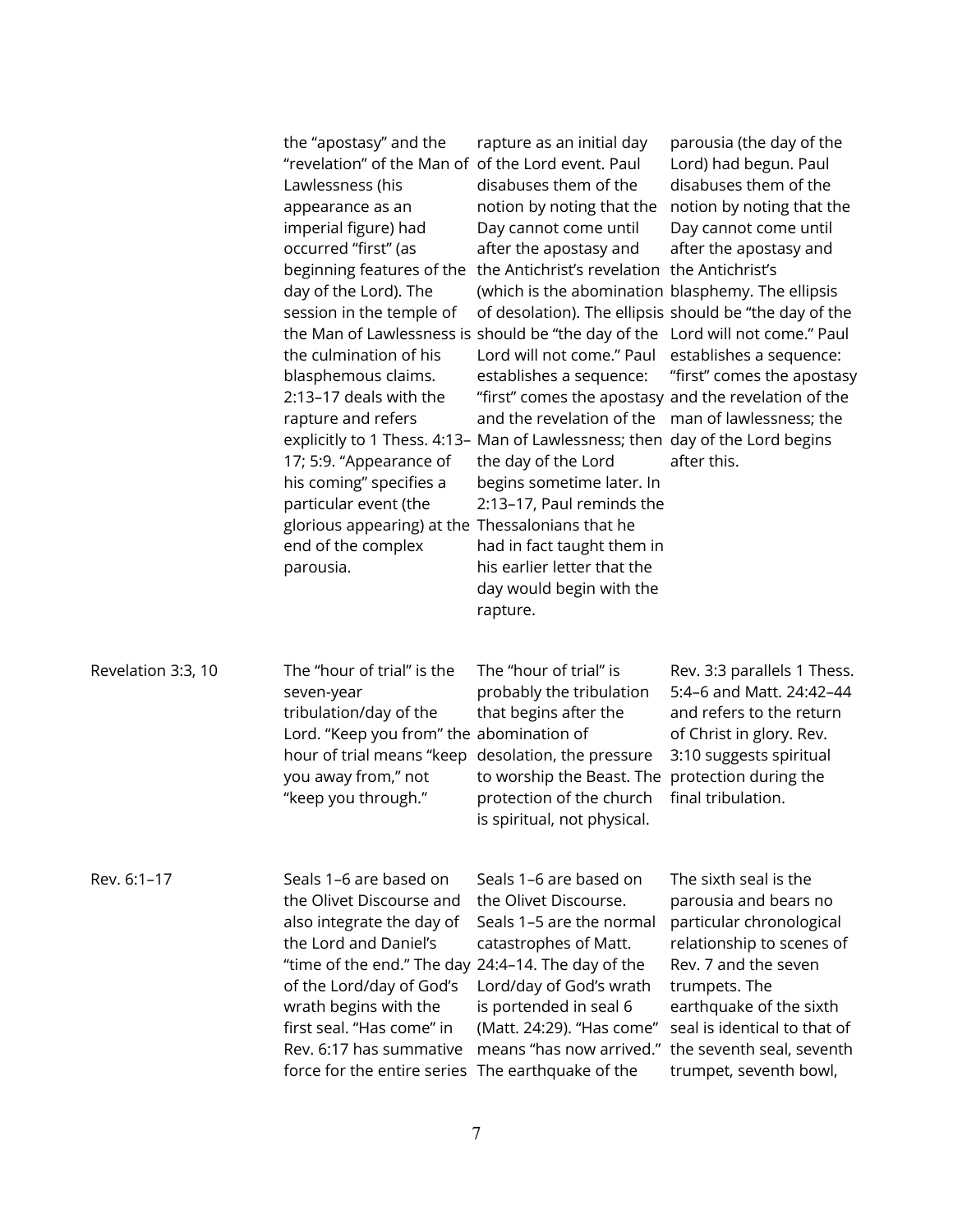| of seals, answering the   | sixth seal is probably that and 11:13. |
|---------------------------|----------------------------------------|
| calls to "come" beginning | of 11:13 and certainly not             |
| with the first seal.      | that of the seventh seal,              |
|                           | trumpet, and bowl. The                 |
|                           | wrath of the day of the                |
|                           | Lord is summarized in                  |
|                           | seal 7 and portrayed in                |
|                           | the seven trumpets.                    |
|                           | Though the trumpets are                |
|                           | not necessarily                        |
|                           | sequential, they require               |
|                           | time to have their effect              |
|                           | and certainly precede the              |
|                           | theophany of 8:5; 11:15-               |
|                           | 19.                                    |

Rev. 7:1–17 Distinctive features of the Forms not just a narrative The 144,000 probably rapture are not present in interlude but a step in the indicates the church

|                     | Revelation 7. The vision of action from the call for<br>the 144,000 refers to a<br>remnant of Jewish<br>believers during the<br>tribulation. The vision of<br>the innumerable<br>multitude may refer to<br>eternal blessing in the<br>new earth rather than<br>temporary blessing in<br>heaven during the<br>tribulation. The<br>innumerable multitude<br>are the martyred<br>tribulation saints. | vengeance in seal 5 to the God's wrath before the<br>outpouring of wrath in<br>seal 7 and the seven<br>trumpets. Portrays the<br>protection of God's<br>people from the<br>impending judgment: the<br>Jewish remnant (144,000)<br>by "sealing" and the<br>church (innumerable<br>multitude) by rapture.<br>The church has been<br>raptured out of the<br>tribulation. | sealed to go through<br>end of the age, while the<br>innumerable multitude is<br>the church raptured at<br>the end of the tribulation.<br>"The great tribulation" is<br>the whole church age.<br>John does not make the<br>chronological<br>relationships clear. The<br>trumpet sequence is not<br>clearly God's wrath. |
|---------------------|---------------------------------------------------------------------------------------------------------------------------------------------------------------------------------------------------------------------------------------------------------------------------------------------------------------------------------------------------------------------------------------------------|-----------------------------------------------------------------------------------------------------------------------------------------------------------------------------------------------------------------------------------------------------------------------------------------------------------------------------------------------------------------------|-------------------------------------------------------------------------------------------------------------------------------------------------------------------------------------------------------------------------------------------------------------------------------------------------------------------------|
| Revelation 11:11-13 | There is no clear<br>reference to the rapture<br>in this passage.                                                                                                                                                                                                                                                                                                                                 | Not clear whether the<br>two witnesses are<br>symbolic of the church or<br>are two eschatological<br>individuals. If not the<br>church, their "rapture"<br>may still be concurrent<br>with the rapture of the                                                                                                                                                         | The witnesses may be<br>symbolic of the church<br>and their "rapture" of the<br>rapture. The 42-month<br>prophetic ministry may<br>be the first half of<br>Daniel's seventieth week,<br>while the three and a half                                                                                                      |

church. The 42-month

days may be the second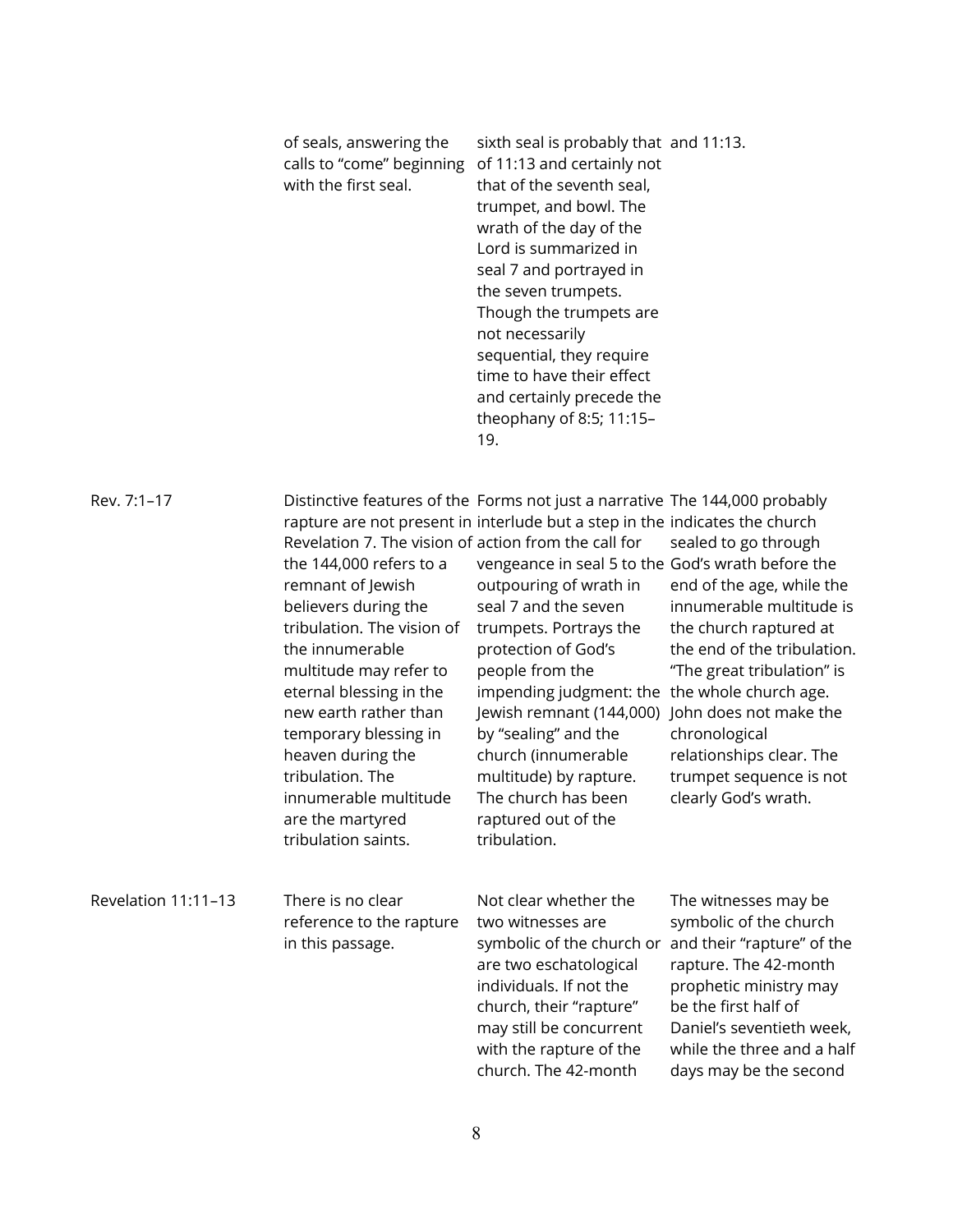|                                |                                                                                                                                                                                                                                                                                                                               | prophetic ministry is the<br>first half of Daniel's<br>seventieth week. The<br>three and a half days are<br>a relatively shorter period the arrival of God's<br>after the beginning of the kingdom and identical<br>second half. The great<br>earthquake is probably<br>that of the sixth seal,<br>which precedes that of<br>the seventh seal,<br>trumpet, and bowl.     | half. The great<br>earthquake<br>accompanying the<br>"rapture" is indicative of<br>with that of the sixth seal,<br>seventh trumpet, and<br>seventh bowl.                                                                   |
|--------------------------------|-------------------------------------------------------------------------------------------------------------------------------------------------------------------------------------------------------------------------------------------------------------------------------------------------------------------------------|--------------------------------------------------------------------------------------------------------------------------------------------------------------------------------------------------------------------------------------------------------------------------------------------------------------------------------------------------------------------------|----------------------------------------------------------------------------------------------------------------------------------------------------------------------------------------------------------------------------|
| Revelation 13                  | The final tribulation<br>prosecuted by the<br>Antichrist.                                                                                                                                                                                                                                                                     | The war of the Beast<br>against the saints refers<br>both to first-century<br>Roman persecution and<br>the eschatological<br>tribulation under the<br>Antichrist. It indicates<br>that the church will<br>experience the<br>tribulation.                                                                                                                                 | Suffering of the church<br>age, including the final<br>tribulation.                                                                                                                                                        |
| Revelation<br>$(15:1 - 16:21)$ | 14:14-20 Distinctive features of the Shows the same<br>rapture are not present in sequence as 6:12-8:5<br>this passage. Harvest by (11:19) of rapture-wrath-<br>the one like a son of man return. Rev. 14:6-12<br>is more likely a reference announces impending<br>a son of man is not an<br>obvious reference to<br>Christ. | to judgment. The one like parousia wrath, 14:14-16<br>$(= 15:2-4)$ portrays the<br>rapture, and 14:17-20 (=<br>16:1-21) is the<br>outpouring of wrath. (The<br>seventh seal, trumpet,<br>and bowl all bring the<br>reader to the glorious<br>appearing, though the<br>seventh seal<br>encompasses the seven<br>trumpets, and the<br>seventh trumpet the<br>seven bowls.) | Rev. 14:1-5 is parousia.<br>14-16 is a possible<br>reference to the rapture<br>but not chronological.<br>14:17-20 is the final<br>judgment. The bowl<br>judgments are the<br>culmination of God's<br>judgments in history. |